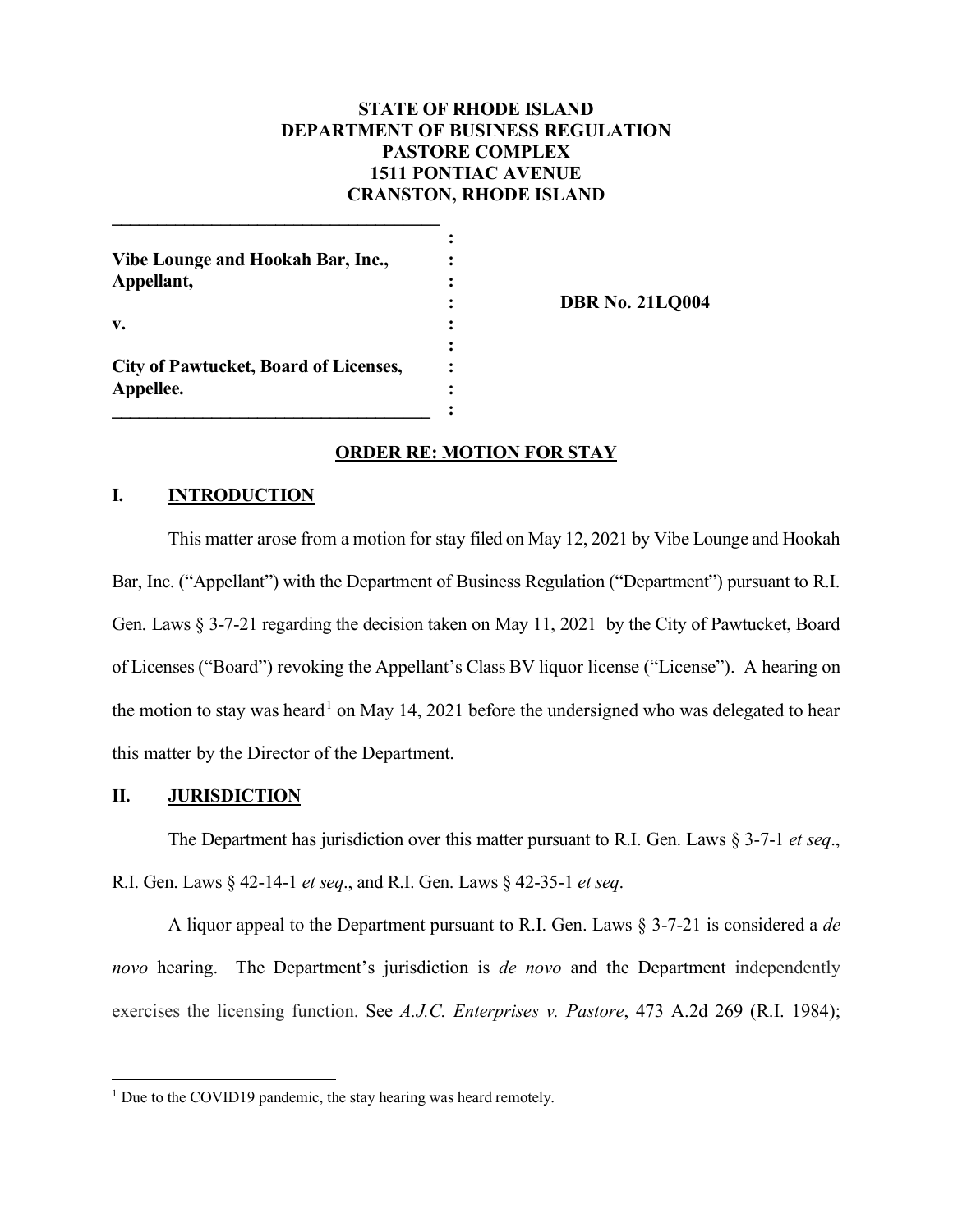*Cesaroni v. Smith*, 202 A.2d 292 (R.I. 1964); and *Hallene v. Smith*, 201 A.2d 921 (R.I. 1964).

Because the Department's has such broad and comprehensive control over traffic in intoxicating liquor, its power has been referred to as a "super-licensing board." *Baginski v. Alcoholic Beverage Comm*., 4 A.2d 265, 267 (R.I. 1939). See also *Board of Police Com'rs v. Reynolds*, 133 A.2d 737 (R.I. 1957). The purpose of this authority is to ensure the uniform and consistent regulation of liquor statewide. *Hallene v. Smith*, 201 A.2d 921 (R.I. 1964).

## **III. THE BASIS FOR REVOCATION**

R.I. Gen. Laws § 3-5-23 states in part as follows:

(b) If any licensed person permits the house or place where he or she is licensed to sell beverages under the provisions of this title to become disorderly as to annoy and disturb the persons inhabiting or residing in the neighborhood, or permits any gambling or unlawful gaming to be carried on in the neighborhood, or permits any of the laws of this state to be violated in the neighborhood, in addition to any punishment or penalties that may be prescribed by statute for that offense, he or she may be summoned before the board, body, or official which issued his or her license and before the department, when he or she and the witnesses for and against him or her may be heard. If it appears to the satisfaction of the board, body, or official hearing the charges that the licensee has violated any of the provisions of this title or has permitted any of the things listed in this section, then the board, body, or official may suspend or revoke the license or enter another order.

R.I. Gen. Laws § 3-5-21 states in part as follows:

(a) Every license is subject to revocation or suspension and a licensee is subject to fine by the board, body, or official issuing the license, or by the department or by the division of taxation, on its own motion, for:

(1) Breach by the holder of the license of the conditions on which it was issued;

or

(2) Violation by the holder of the license of any rule or regulation applicable;

or

\*\*\*

(4) Breach of any provisions of this chapter.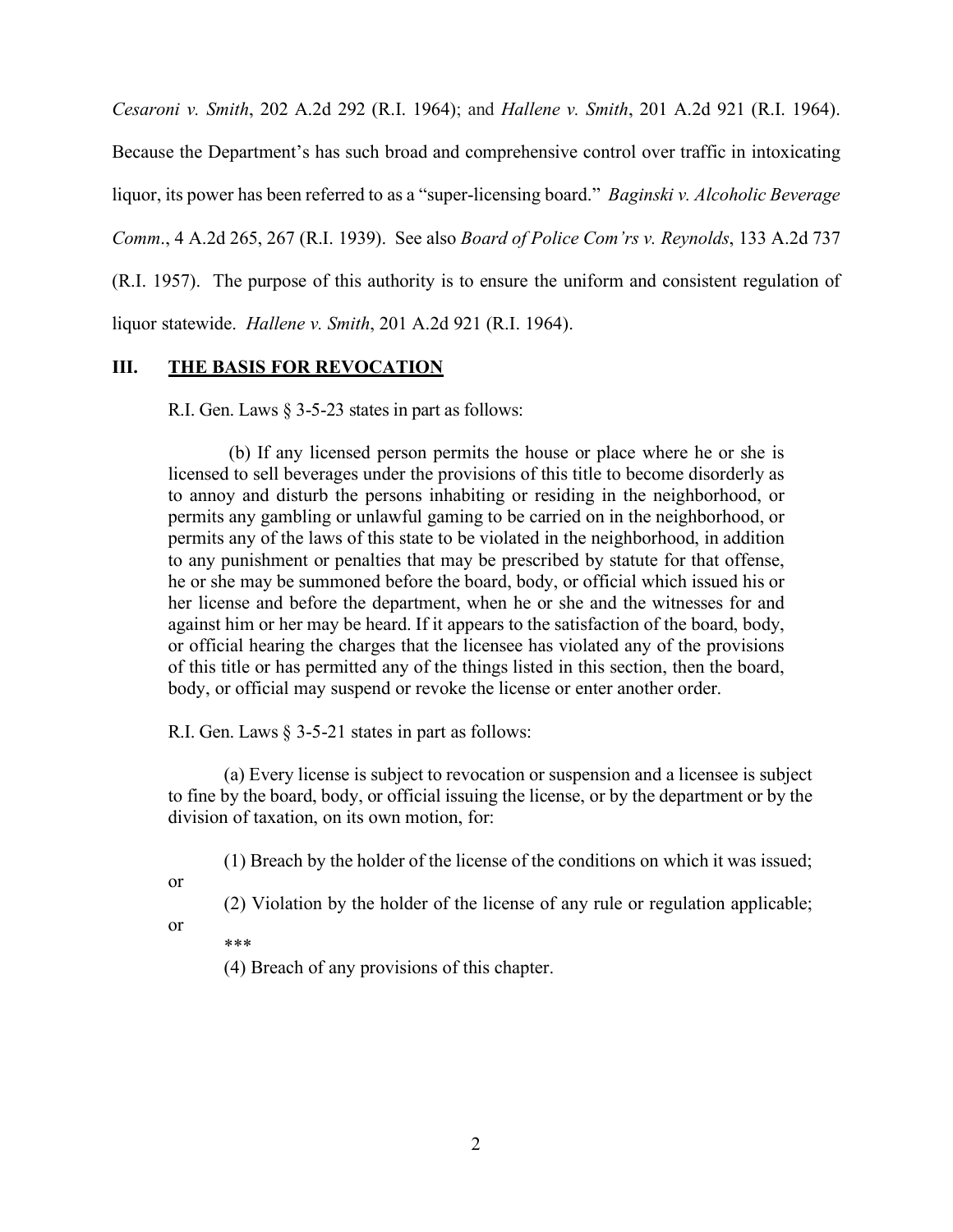In revoking or suspending a liquor license, it is not necessary to find that a liquor licensee affirmatively permitted patrons to engage in disorderly conduct. *Cesaroni v. Smith*, 202 A.2d 292 (R.I. 1964). The statute also forbids a licensee from permitting any laws of Rhode Island from being violated. A liquor licensee has the "responsibility to control the conduct of its patrons both within and without the premises in a manner so that the laws and regulations to which the license is subject will not be violated." *Schillers, Inc. v. Pastore*, 419 A. 2d 859 (R.I. 1980).

A liquor licensee is accountable for violations of law that occur on its premises and outside. *Vitali v. Smith*, 254 A.2d 766 (R.I. 1969). It is not a defense that a licensee is not aware of the violations or provided supervision to try to prevent a violation. While such a responsibility may be onerous, a licensee is subject to such a burden by the legislature and accepted such conditions by becoming licensed. *Therault v. O'Dowd*, 223 A.2d 841, 842-3 (R.I. 1966). See also *Scialo v. Smith*, 99 R.I. 738 (R.I. 1965).

The Department reviews sanctions to ensure statewide consistency and appropriateness in the situation. It also supports progressive discipline barring the rare and extreme event where revocation may be warranted without prior discipline. It also accepts the principles of comity and deference to the local authorities and their desire to have control over their own town or city. At the same time, pursuant to R.I. Gen. Laws § 3-2-2 and R.I. Gen. Laws § 3-7-21, the Department ensures that tensions between local boards and licensees are settled in a consistent manner. Nonetheless, there is not a mechanical application of sanctions as each matter has its own sets of circumstances. See *C&L Lounge, Inc. d/b/a Gabby's Bar and Grille; Gabriel L. Lopes v. Town of North Providence*, LCA – NP-98-17 (4/30/99). At the same time, a sanction cannot be arbitrary and capricious. The unevenness of the application of a sanction does not render its application unwarranted in law but excessive variance would be evidence that an action was arbitrary and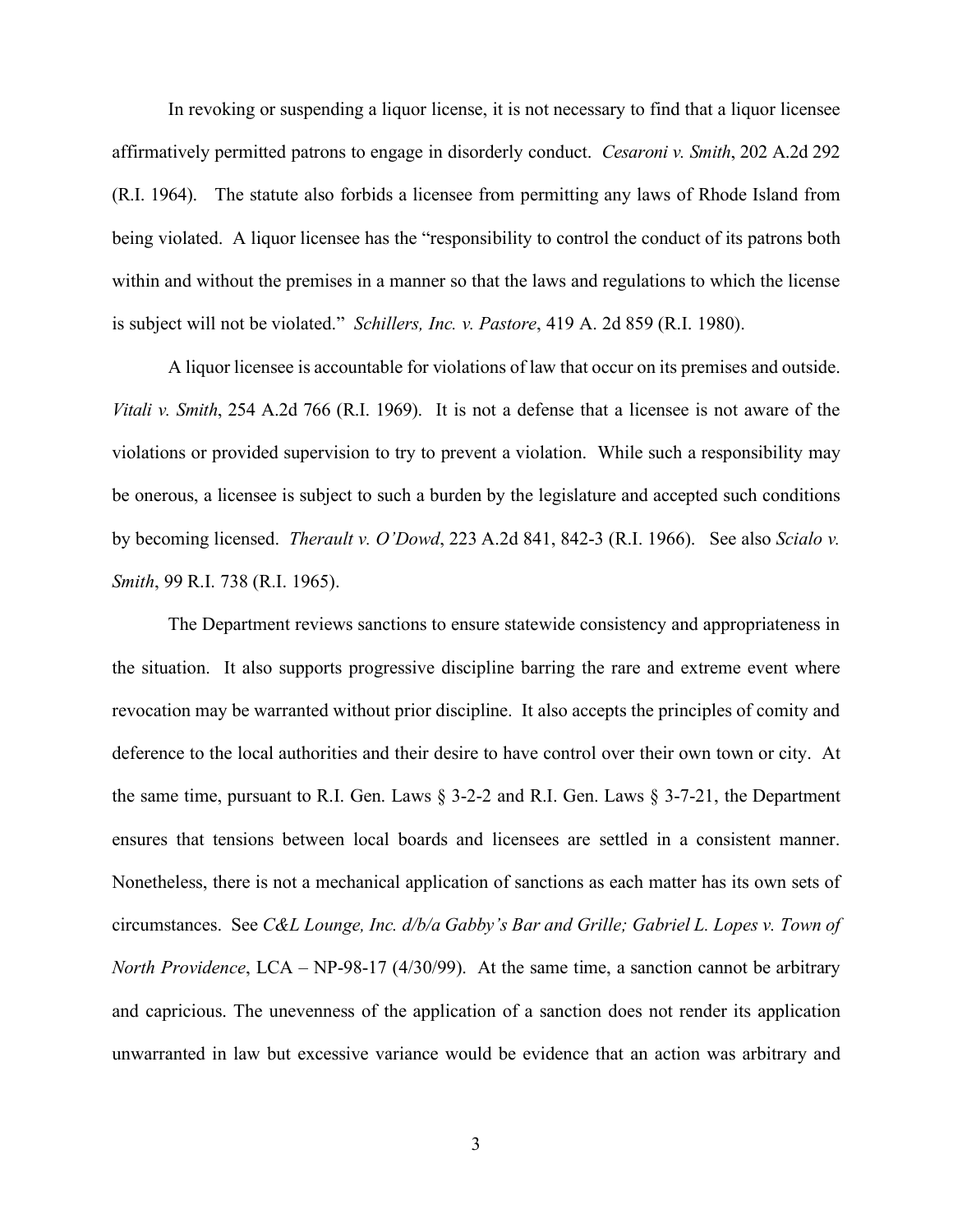capricious. *Pakse Market Corp. v. McConaghy*, 2003 WL 1880122 (R.I. Super.) (upholding revocation for a series on infractions). See *Jake and Ella's v. Department of Business Regulation*, 2002 WL 977812 (R.I. Super.) (R.I. Super.) (overturning a revocation of a liquor license as arbitrary and capricious).

The revocation of a liquor license is a relatively rare event and is reserved for a severe infraction or a series of smaller infractions that rise to a level of jeopardizing public safety. See *Stagebands, Inc. d/b/a Club Giza v. Department of Business Regulation*, 2009 WL 3328598 (R.I. Super.) (disturbances and a shooting on one night justified revocation) and *Pakse* (upholding revocation when had four (4) incidents of underage sales within three (3) years). See also *Cardio Enterprises, d/b/a Comfort Zone Sports Bar v. Providence Board of Licenses*, DBR No.: 06-L-0207 (3/29/07) (killing of patron with incident starting inside and escalating outside with licensee failing to call the police justified revocation); and *PAP Restaurant, Inc. v. d/b/a Tailgate's Grill and Bar v. Town of Smithfield, Board of License Commissioners*, DBR No.: 03-L-0019 (5/8/03) (series of infractions justified revocation).

Thus, the Department will uphold a revocation where an incident is so egregious as to justify revocation without progressive discipline. However, the Department will decline to uphold a revocation where the violation is not so egregious or extreme and the local authority has not engaged in progressive discipline. *Infra*.

## **IV. STANDARD FOR ISSUANCE OF A STAY**

Under *Narragansett Electric Company v. William W. Harsch et al.*, 367 A.2d 195, 197 (R.I. 1976), a stay will not be issued unless the party seeking the stay makes a "'strong showing'" that "(1) it will prevail on the merits of its appeal; (2) it will suffer irreparable harm if the stay is not granted; (3) no substantial harm will come to other interested parties; and (4) a stay will not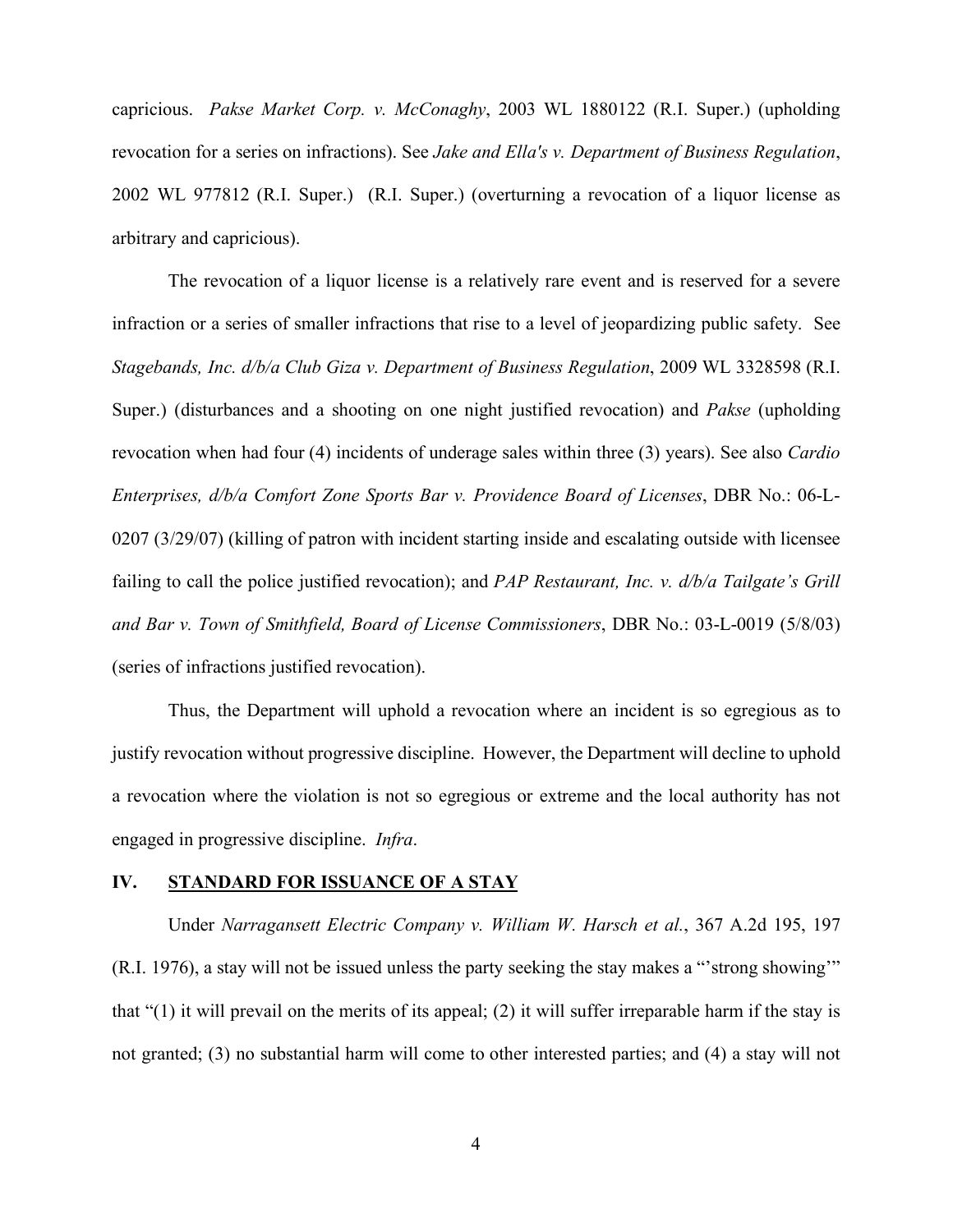harm the public interest." Despite the ruling in *Harsch*, the Supreme Court in *Department of Corrections v. Rhode Island State Labor Relations Board*, 658 A.2d 509 (R.I. 1995) found that *Harsch* was not necessarily applicable in all agency actions and the Court could maintain the *status quo* in its discretion when reviewing an administrative decision pursuant to R.I. Gen. Laws § 42- 35-15(c). The issue before the undersigned is a motion to stay a Decision which is subject to a *de novo* appeal and does not fall under R.I. Gen. Laws § 42-35-15(c). Nonetheless, it is instructive to note that the *Department of Corrections* found it a matter of discretion to hold matters in *status quo* pending review of an agency decision on its merits.

#### **V. PRIOR DISICIPLINE**

The parties agreed the Appellant was licensed in 2019 and had not been before the Board prior to the hearing from which this appeal arises. The Appellant did receive two (2) COVID violations from the Department of Business Regulation/Department of Health; though, the Appellant's attorney represented that he challenged the validity of the second COVID citation.

## **VI. ARGUMENTS**

The Appellant argued that any violations did not rise to the level of revocation and that there would be irreparable harm if the Appellant is closed pending the hearing especially as it has been closed since April 23, 2021. The Appellant stated it would accept a police detail at night for any day that Appellant is open during the pendency of the hearing.

The Board argued that while it understands the argument of irreparable harm, there is a concern about public safety because of these four (4) incidents that happened within 18 days and the prior COVID violations. However, the Board argued that if a stay was granted, it would request that a police detail be assigned when the Appellant is open and that the Appellant close at midnight rather than at 1:00 a.m.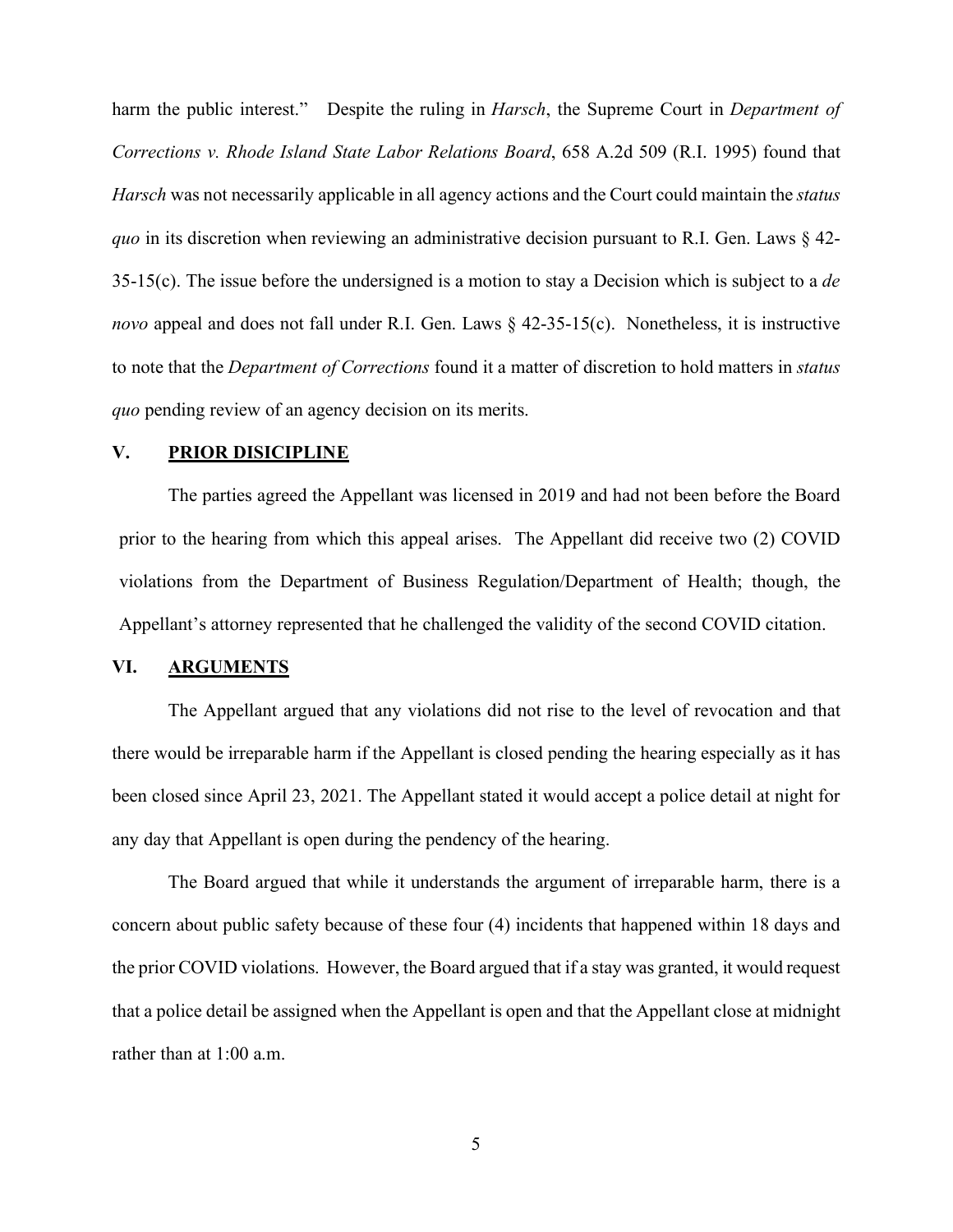#### **VII. DISCUSSION**

The information received by the undersigned is based on representations of the parties. The undersigned did not have a transcript of the Board hearing; however, an audio of the Board's hearing for May 11, [2](#page-5-0)021 was available online and the undersigned listened to that recording.<sup>2</sup>

The revocation is based on incidences on April 5, 11, 18, and 23. The incidence of April 23, 2021 relates to a shooting outside the Appellant. The Appellant admitted that that was an after hour violation each for April 11 and 18, 2021. On April 5, 2021, the parties represented there was an argument near the Appellant's rear door that went into parking with security trying to intervene and being knocked down and the police had to use pepper spray. The Appellant argued there was no violation regarding that incident involving a patron. The Board argued that there was a disorderly violation. On April 11, 2021, there were allegations that a patron from the Appellant exited and went to his car where he spun his tires and caused a nuisance. On April 18, 2021, there were allegations that all the cars in the area at closing time belonged to the Appellant's patrons which caused the streets to be blocked because the patrons were not getting into their vehicles and leaving. The police testimony estimated that the crowd was 150 to 200 people and all police on duty had to be called to disperse the crowd. The Appellant argued that not all the cars could belong to the Appellant and argued that there were no violations outside, and the only violation would be the after hour violation. The police testimony was no other establishment was open, but the Appellant argued there are two (2) other establishments open in that area at that time.

On April 23, 2021, 911 was called at 12:51 a.m. for the shooting. The Appellant represented that the shooter had a verbal altercation inside and was removed by the Appellant's

<span id="page-5-0"></span><sup>&</sup>lt;sup>2</sup> See<https://clerkshq.com/Pawtucket-ri>. The recording is of the May 11, 2021 special session of Pawtucket Board of License Commissioners (the recording starts during direct examination of a police officer about the April 11, 2021 incidence. The recording covers the incidences of April 11, 18, and 23).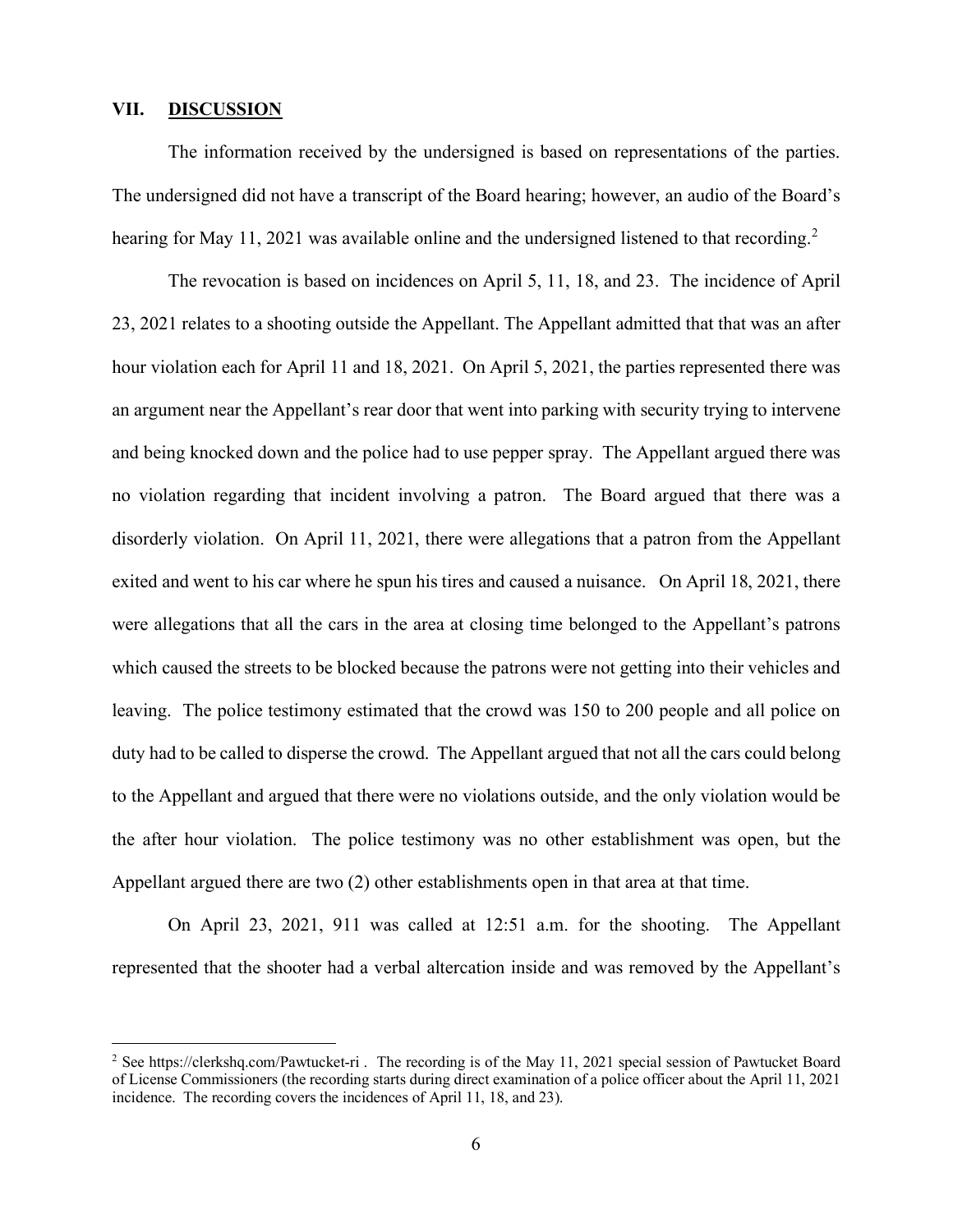owner at 11:15 p.m. and that about 10 minutes later the owner looked outside and did not see the shooter. The Appellant represented that the shooting occurred about an hour after the shooter was removed and the shooter lay in wait outside. The Appellant argued that there was no direct or indirect connection between the Appellant and the shooting because of the break in time.

The Board argued that the police testimony was that the Appellant resisted allowing the police inside and the detective had to force himself in (though the victim later found outside). The Appellant represented that its employees cooperated with the police and did not hinder the police from entering the Appellant. It was agreed that the Appellant's security video was turned over to the City and was not shown at the hearing. The Appellant argued that it had not been able to see the video but represented that the video would show that there was no impediment by the Appellant to the police when they answered the 911 call. $3$ 

At the Board hearing, Captain David Holden testified that the police obtained the Appellant's DVR video and video from businesses in the surrounding area. He testified that he reviewed some of the available video, and he identified the shooter inside the Appellant and that the shooter entered shortly after the four (4) individuals that he victimized later. He testified that the shooter left the Appellant and then "he leaves the area." He testified that about an hour later the shooter is in the parking lot and looks like he is concealing himself and that when the four (4) people exit, the shooter walked up to one person fired twice and missed and then fired five times at another person hitting that person five (5) times.

The Department has consistently followed progressive discipline barring an egregious act. *Supra*. The incidences of April 5, 11, and 18 do not appear to rise to level of revocation. See *CAG* 

<span id="page-6-0"></span><sup>&</sup>lt;sup>3</sup> The Appellant requested that the video that was referred to by the police during the Board hearing be produced and turned over to the Appellant. The undersigned indicated that she believed the video should be turned over. The parties agreed to work on a protective order in relation to the production of any video by the Board to the Appellant.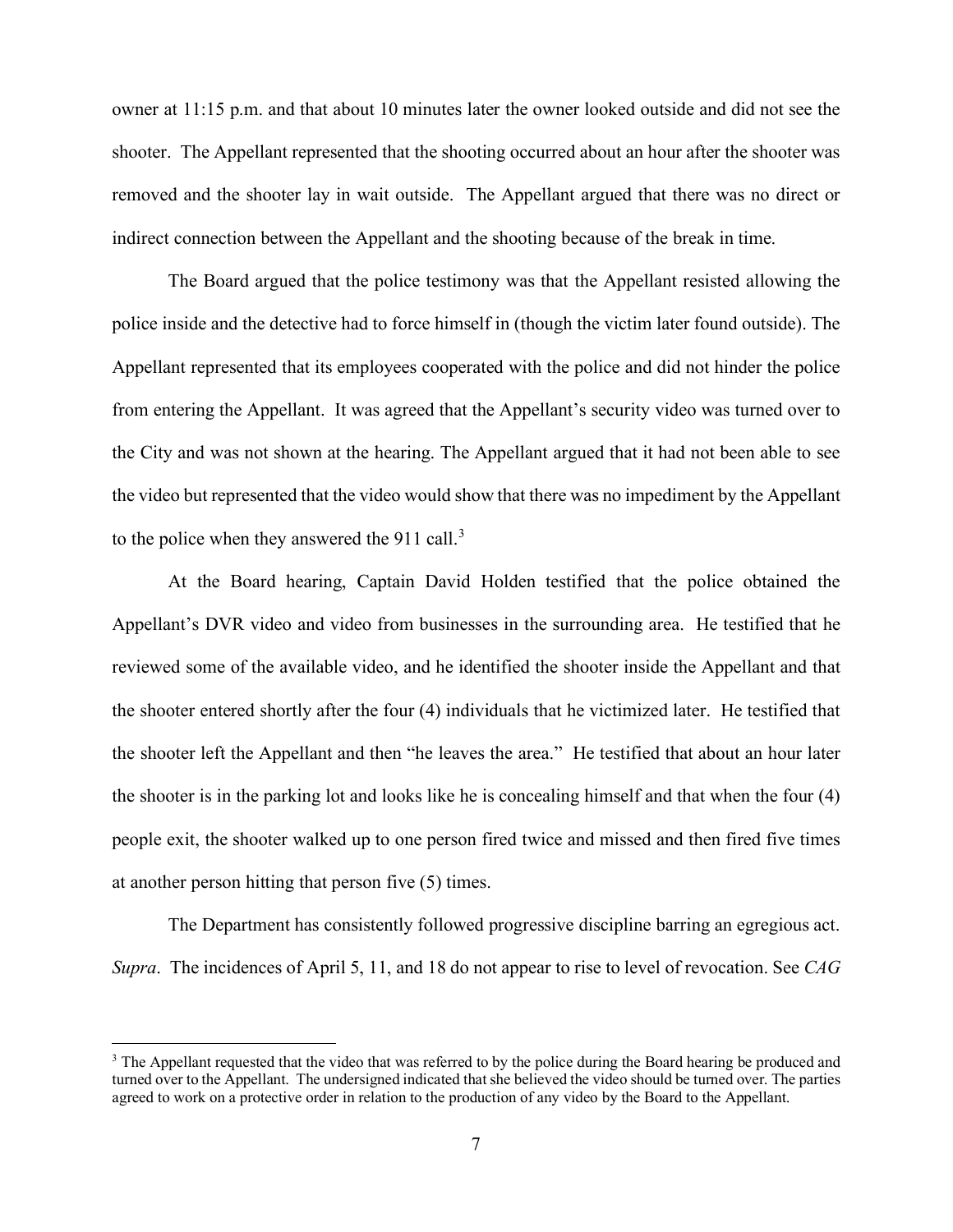*Productions, LP d/b/a Euphoria v. City of Providence, Board of Licenses*, DBR No.: 16LQ022 (4/3/17); and *Ocean State Hospitality, Inc. d/b/a Fatt Squirrel v. Providence Board of Licenses*, DBR No.: 16LQ002 (3/31/16). Assuming those violations (e.g. after hours, disorderly) are proved, those violations could rise to the level of administrative penalties and/or a term of suspension (with the timing of violations impacting the type of penalty imposed).

In terms of the shooting, the Board was unable to review the video from the Appellant and businesses in the area. Captain Holden testified that the shooter left the area and then was concealing himself in the parking lot about an hour after he was inside the Appellant. There will be an issue at hearing regarding whether the Appellant can be directly or indirectly responsible for the shooting especially as it concerns what happened between the ejection and the shooting. See *The Vault LLC v. City of Providence Board of Licenses*, 16LQ008 (9/14/16).[4](#page-7-0)

Applying the stay criteria, a stay will not be issued if the party seeking the stay cannot make a strong showing that it will prevail on the merits of its appeal. However, it is discretionary to issue a stay in order to maintain the *status quo* pending an appeal. In this matter, it cannot be ascertained which party will prevail without a full hearing on what happened inside and then outside in terms of the shooting. If a stay is not granted for the revocation, the Appellant will not have a meaningful appeal. The Appellant has been closed since April 24, 2021 (day after the shooting).

<span id="page-7-0"></span><sup>4</sup> In that matter, a patron was escorted out of the establishment but did not leave and tried to get back inside and talked to the bouncer before shooting a gun 19 minutes after being escorted out. *Vault* found as follows:

If a patron leaves a Class B liquor licensee on his or her own steam without incident inside and then walks down the street for a coffee and then returns and fights with the bouncers, it would be hard to make a link that the licensee would be indirectly responsible for that fight and said patron would no longer have been a patron. Here, there is a lag time between the Appellant's ejection and the shooting which could raise the issue of when is a patron no longer a patron. However, here the shooter was patron who never left the outside of the premises and tried to get back in (more than once) after being ejected for fighting so that an indirect link can be made from his actions inside to his actions outside. *Id*. at 13.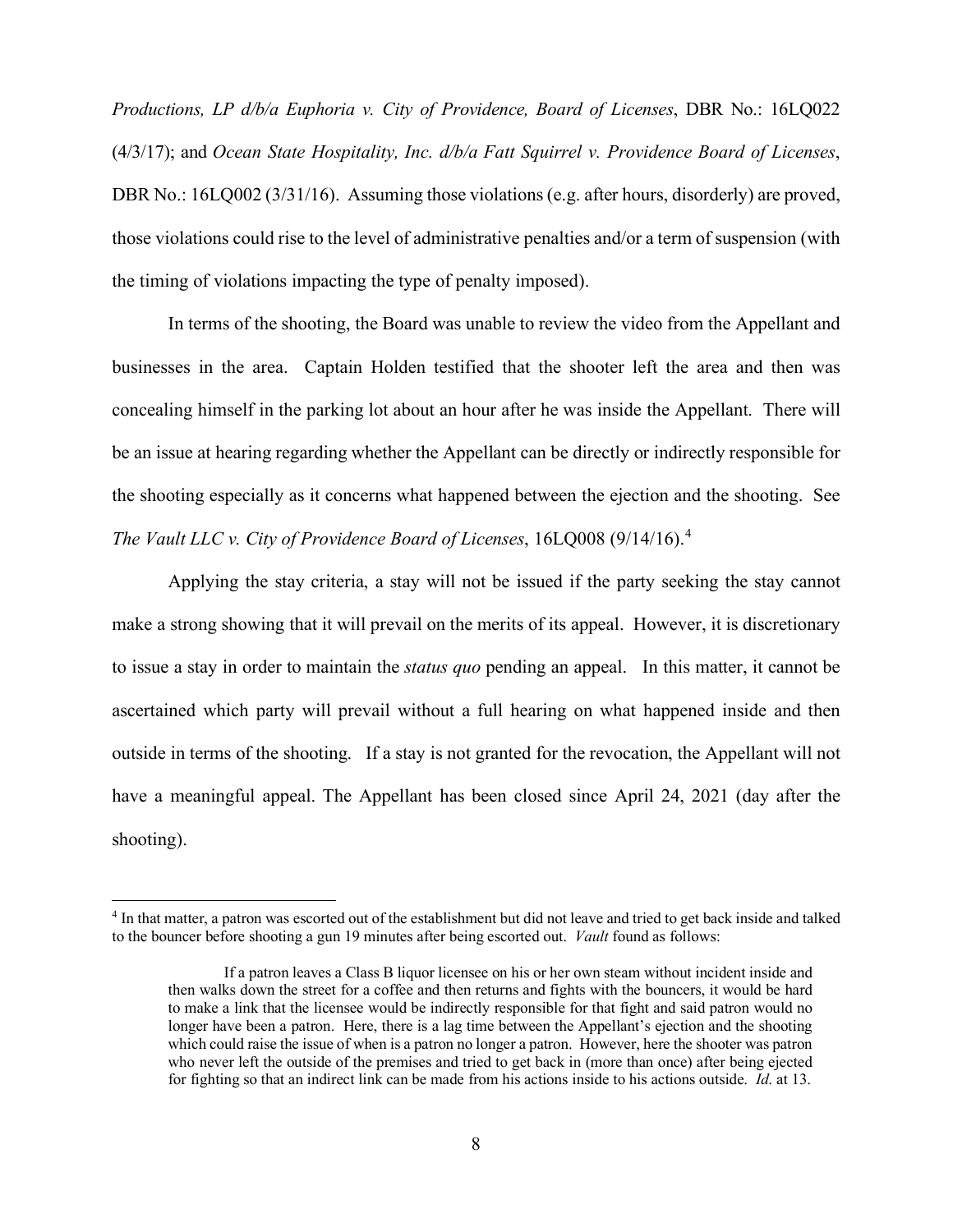#### **VIII. RECOMMENDATION**

It is discretionary to issue a stay in order to maintain the *status quo* pending an appeal. In this matter, it cannot be ascertained which party will prevail without a full hearing on what happened inside and then outside. If a stay is not granted for the revocation, the Appellant will not have a meaningful appeal. The granting of a partial stay maintains the *status quo* pending the full hearing. The Board requested that if a stay be granted that it be conditioned on closing at midnight. For now, the stay will be conditioned on a midnight closing and police detail (twoperson) at night (approximately 10:00 p.m. to 1:00 a.m.) when the Appellant is open. The Department will review these conditions of the stay within 30 days unless the parties reach their own agreement regarding the conditions of a stay (e.g. detail just at weekends, one person detail, time covered, opening hours etc.). $5$ 

\s\ Catherine R. Warren

Dated: May 18, 2021

Catherine R. Warren Hearing Officer

#### **INTERIM ORDER**

I have read the Hearing Officer's Recommended Order in this matter, and I hereby take the following action with regard to the Recommendation:

/ \_ ADOPT \_ REJECT MODIFY

Dated:  $\operatorname{Meq}$  19201

La Lurge as designe for

Director

<sup>&</sup>lt;sup>5</sup> Or if the parties are able to resolve the matter.